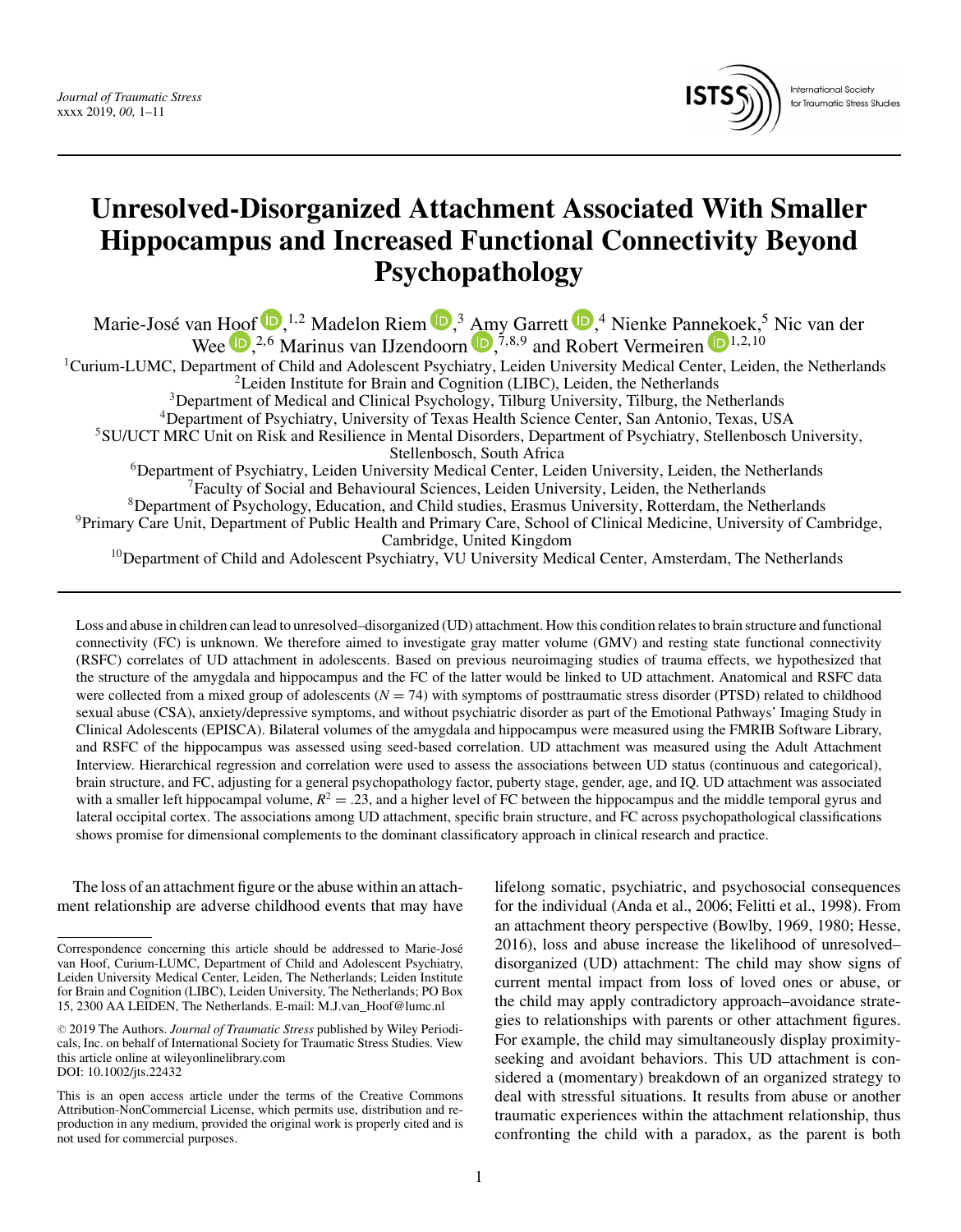a source of comfort and fear at the same time for the child (Lyons-Ruth & Jacobvitz, 2016). Not all children are able to resolve these traumatic attachment experiences. Some adolescents show signs of disorientation and disorganization while discussing early traumatic attachment events, indicating that they are still overwhelmed by the trauma or loss experience (Hesse, 2016; Lyons-Ruth & Jacobvitz, 2016). This UD mental representation may negatively impact current and future attachment relationships and the transition to adult functioning (Hesse & Main, 2000).

Previous research has indicated that experiences of loss and abuse increase an individual's risk for psychopathology, including posttraumatic stress disorder (PTSD) as well as anxiety or depressive disorders (Cloitre et al. 2009; Gospodarevskaya, 2013; McLaughlin, Sheridan, & Lambert, 2014). This may be at least partially attributable to the profound adverse effects of early life stress on brain development, particularly the hippocampus, a stress-sensitive brain region that plays a role in the regulation of the hypothalamic–pituitary–adrenal (HPA) axis. Previous studies have found evidence for a smaller hippocampal volume in healthy adults who report experiences of abuse but not in children who have experienced abuse (Calem, Bromis, McGuire, Morgan, & Kemptona, 2017; Hart & Rubia, 2012; Riem, Alink, Out, Van IJzendoorn, & Bakermans-Kranenburg, 2015; Rinne-Albers, Van der Wee, Lamers-Winkelman, & Vermeiren, 2013). A reduced hippocampal volume has also been found in adults with PTSD (Chen & Etkin, 2013). Studies examining brain structure in patients with anxiety and depressive disorders have shown diverging results, from a larger amygdala volume to a smaller left hippocampal volume (DeBellis et al., 2000; Koolschijn, Van IJzendoorn, M. H., Bakermans-Kranenburg, & Crone, 2013; MacMillan et al., 2003; Pechtel, Lyons-Ruth, Anderson, & Teicher, 2014; Schmaal et al., 2016). It is, however, possible that experiences of trauma account for hippocampal abnormalities in patients with PTSD, anxiety, and depressive disorders, as a reduced hippocampal volume has been found in maltreated individuals regardless of psychopathology. In addition to structural differences, abnormalities in resting-state functional connectivity (RSFC) of the hippocampus have been found in individuals with childhood adversity (Philip et al., 2013) and in a variety of neuropsychiatric disorders known to be related to childhood adversity, such as PTSD (Tursich et al., 2015), depression, and anxiety (Veer et al., 2010). More specifically, individuals who have experienced childhood adversity with or without psychopathology show aberrant resting-state connectivity between the amygdala and frontal regions (for a review, see Teicher, Samson, Anderson, & Ohashi, 2016; Teicher & Samson, 2016). However, there is a lack of research examining the role of attachment in structural and functional brain abnormalities in adolescents with psychopathology, possibly because simultaneous assessment of psychopathology and attachment representations in adolescents is scarce (Van Hoof, van Lang, Speekenbrink, van IJzendoorn, & Vermeiren, 2015).

Attachment is best described as the innate system that motivates humans to develop an affective bond with a protective caregiver as a secure haven and a safe base to explore the environment (Bowlby, 1969). Caregiver protection against dangers and stresses along with stimulation of exploration shape the child's emotion regulation and the ability to build trusting relationships with others (Cassidy, 2016). According to attachment theory, interactions with attachment figures in childhood develop into inner-working models of the self and others (Bretherton & Munholland, 2016). Attachment in adolescents and adults can be assessed with the well-validated Adult Attachment Interview (AAI; Hesse, 2016; Main, Kaplan, & Cassidy, 1985), which asks respondents for current mental representations of childhood attachment experiences. In the case of adversity such as loss of an attachment figure or the experience of child abuse, attachment representations may be characterized as UD (Hesse, 2016; Lyons-Ruth & Jacobvitz, 2016), indicated by incoherent (i.e., disoriented and disorganized) speech in response to questions about losses or other potentially traumatic events, independent from assessed psychopathology. This UD representation is considered a transdiagnostic risk factor that may increase vulnerability to a range of psychiatric disorders. Indeed, the authors of a meta-analysis found UD attachment had a prevalence of 43% in combined clinical samples, with elevated rates of unresolved loss and trauma in all clinical groups (Bakermans-Kranenburg & van IJzendoorn, 2009).

Some studies point to an association between disorganized attachment and structural brain abnormalities. For example, maltreatment reported in the AAI was associated with smaller hippocampal volume in a study that used female adult twin pairs (Riem et al., 2015). Recently, Lyons-Ruth, Pechtel, Yoon, Anderson, and Teicher (2016) showed that both maternal and infant components of disorganized attachment interaction in infancy were associated with increased left amygdala volume later in adulthood in a sample of impoverished, highly stressed families. However, it is yet unknown whether attachment representation as assessed with the "gold standard" AAI (Hesse, 2016; Main et al., 1985) is associated with structural brain abnormalities. Moreover, whereas there is sparse literature on the association between attachment and brain morphology, studies on attachment representation and functional connectivity in the brain are lacking. Examining how UD attachment relates to brain structure and functional connectivity will extend previous neuroimaging research on childhood trauma as previous studies have assessed trauma retrospectively and have not examined whether or not it matters if the trauma has been resolved. Unresolved–disorganized attachment represents a current state of mind with respect to childhood attachment experiences. It is yet unknown how this current state relates to brain measures.

Although there is evidence that UD attachment increases vulnerability to psychopathology in general, it is unknown how unresolved trauma relates to the abnormalities in brain structure and function that are commonly found in patients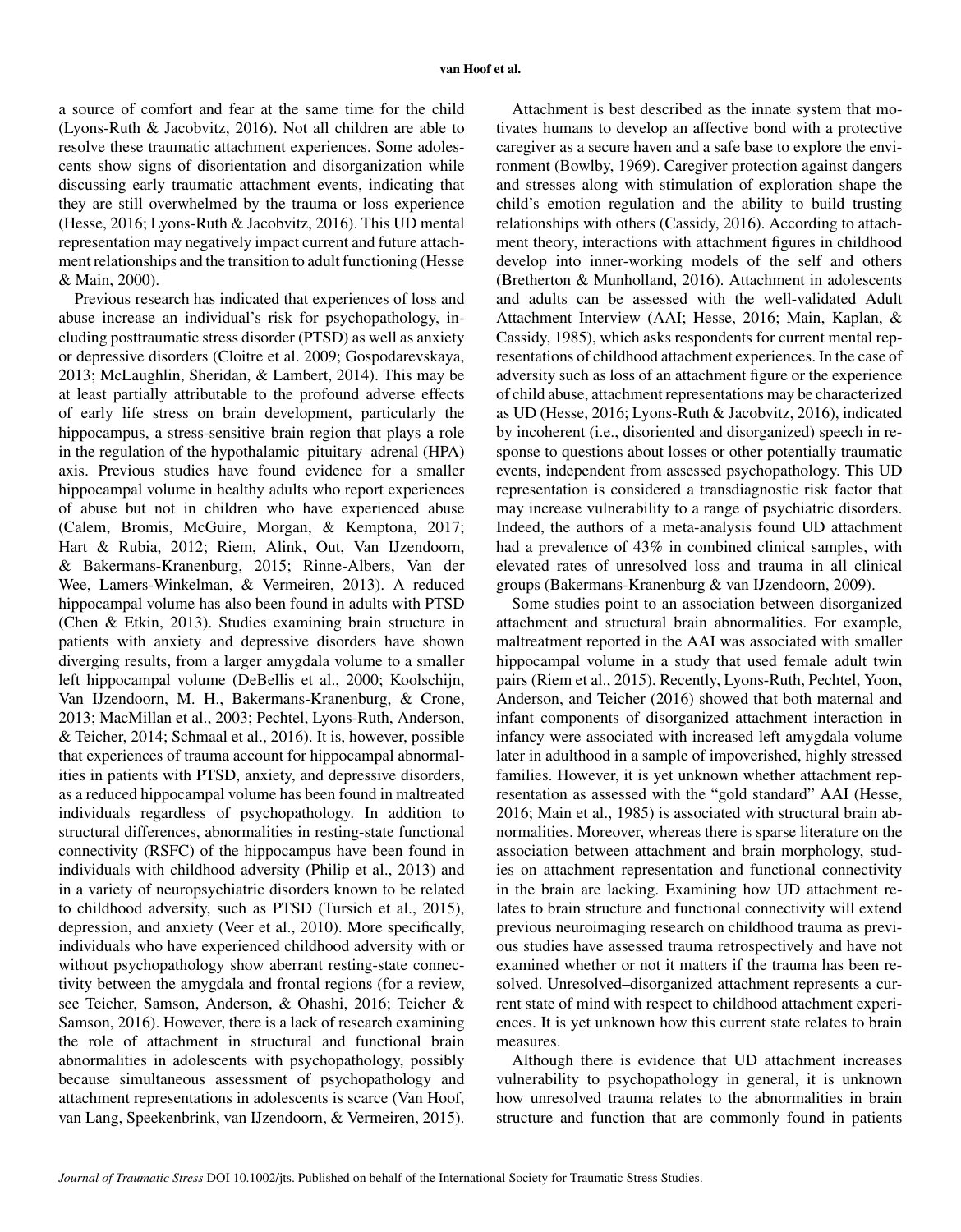with psychopathology (Caspi et al., 2014; Lahey et al., 2017). In the current study, we therefore examined whether UD attachment is related to brain abnormalities across multiple psychiatric diagnoses. Thus, we applied a dimensional approach to examine gray matter and resting-state abnormalities related to UD attachment across different psychopathological conditions. Although traditionally psychiatric disorders have been viewed as categorical psychopathological conditions, recent research shows accumulating evidence for a dimensional approach of psychopathology and points to overarching features and transdiagnostic factors. This dimensional approach to the structure of psychopathology may explain high levels of comorbidity among mental disorders. However, clinical neuroscience has not kept pace with these advances (Zald & Lahey, 2017). Neuroimaging studies examining biomarkers for psychopathological conditions point to similar structural and functional brain abnormalities across psychopathological conditions (Zald & Lahey, 2017). These shared brain abnormalities may be explained by high levels of comorbidity or shared transdiagnostic risk factors, such as UD attachment.

Therefore, the aim of the present study was to investigate whether UD attachment representation is associated with gray matter volume (GMV) of the hippocampus and amygdala in a sample of adolescents, after adjusting for psychiatric symptomatology. We chose the hippocampus and amygdala as regions of interest based on previous studies showing abnormalities in these regions in individuals with experiences of childhood trauma. In addition, we examined whether brain regions that show structural alterations related to UD attachment are also associated with different functional resting state connectivity. In sum, we examined the neural correlates of unresolved loss or trauma as assessed using the AAI (Main et al., 1985). Our hypothesis was that UD attachment would be correlated with a smaller hippocampal volume and a larger amygdala (Brenning & Braet, 2013; Brown & Morey, 2012) and that brain structures associated with UD attachment would also show alterations in functional connectivity.

## **Method**

# **Participants and Procedure**

The current study involved 74 participants from the Emotional Pathways' Imaging Study in Clinical Adolescents  $(EPISCA, N = 77$ ; Van Hoof et al., 2015). They were recruited according to specified inclusion and exclusion criteria (Van den Bulk et al., 2013; Van Hoof et al., 2015; see Supplemental Material) and available coded AAIs (Main et al., 1985). Dropout was due to anomalous magnetic resonance imaging (MRI) findings (*n* = 2), technical scanning problems, or poor imaging data quality  $(n = 2)$ . Within this group, there were 21 adolescents with PTSD related to childhood sexual abuse (CSA), 28 adolescents with anxiety and/or depressive disorders (DEP), and 25 nonclinical adolescents (CNTR). All adolescents with experiences of CSA had PTSD. Some adolescents in the DEP and CNTR group had been exposed to other types of trauma (see Supplemental Material) but not to CSA. Inclusion criteria for the CSA group were having experienced sexual abuse during their lifetime more than once by one or more perpetrators in- or outside the family, and being referred for treatment. See Van Hoof and colleagues (2015) for a detailed description. The sample was originally recruited based on whether they had experienced CSA, had an anxiety and/or depressive disorder, or had no clinical symptoms in order to be able to compare groups cross-sectionally (see Van den Bulk et al., 2013). In the current study, the CSA, DEP, and CNTR groups were analyzed together as the aim was to examine whether UD attachment was related to brain abnormalities across multiple psychiatric diagnoses.

Power analysis using G\*power (linear multiple regression) showed that the power needed to examine effects of UD and the general psychopathology factor (GPF) on brain structure was met with an alpha value set to .05 and a power of .80, with an expected medium effect size  $f = 0.15$  (Calem et al., 2017) and two predictors (UD and GPF), with a required sample size of 68.

The study sample comprised 63 females (85.1%), with 18 in the CSA group, 24 in the DEP group, and 21 in the CNTR group. Participants' mean age was  $15.42$  years (*SD* = 1.67, range: 12– 20), and they had a total mean IQ of  $103.28$  ( $SD = 8.89$ , range: 81–119). Regarding cultural background, 1.4% of participants were Asian (CSA, *n* = 1), 93.2% were Caucasian (CSA, *n* = 20; DEP, *n* = 25; CNTR, *n* = 24), 1.4% were Surinamese (DEP,  $n = 1$ , and 2.7% were Latin-American (DEP,  $n = 2$ ). Four adolescents (5.4%;  $n = 2$  CSA and  $n = 2$  DEP) reported stable selective serotonin reuptake inhibitor use  $(n = 3$  fluoxetine,  $n = 1$  sertraline). Puberty stage was assessed using the Pubertal Development Scale (PDS; Petersen, Crockett, Richards, & Boxer, 1988) according to the following categories: prepubertal (CSA,  $n = 1$ ), midpubertal (CNTR,  $n = 5$ ), late pubertal (CSA,  $n = 7$ ; DEP,  $n = 11$ ; CNTR,  $n = 12$ ), postpubertal (CSA,  $n = 10$ ; DEP,  $n = 9$ ; CNTR,  $n = 5$ ). Information about pubertal status was missing for 10 participants; for these participants, pubertal status was imputed using gender and age. Attachment and clinical characteristics of the original larger total sample (Van den Bulk et al., 2013;  $N = 77$ ), not using imaging data, have been reported separately (Van Hoof et al., 2015).

Written informed assent and consent was obtained from all adolescents and their parents. Participants received financial compensation, including travel expenses. The medical ethics committee of the Leiden University Medical Center approved this study. After adolescents and their parents gave assent and consent to participate in the EPISCA study, they filled out questionnaires (usually at home), and were tested for IQ and interviewed for classification of any disorder, according to the fourth edition of the *Diagnostic and Statistical Manual of Mental Disorders* (*DSM-IV*), as well as attachment representation at the clinic in separate appointments. Scanning was usually performed separate from the aforementioned diagnostics, depending on availability of the scanner.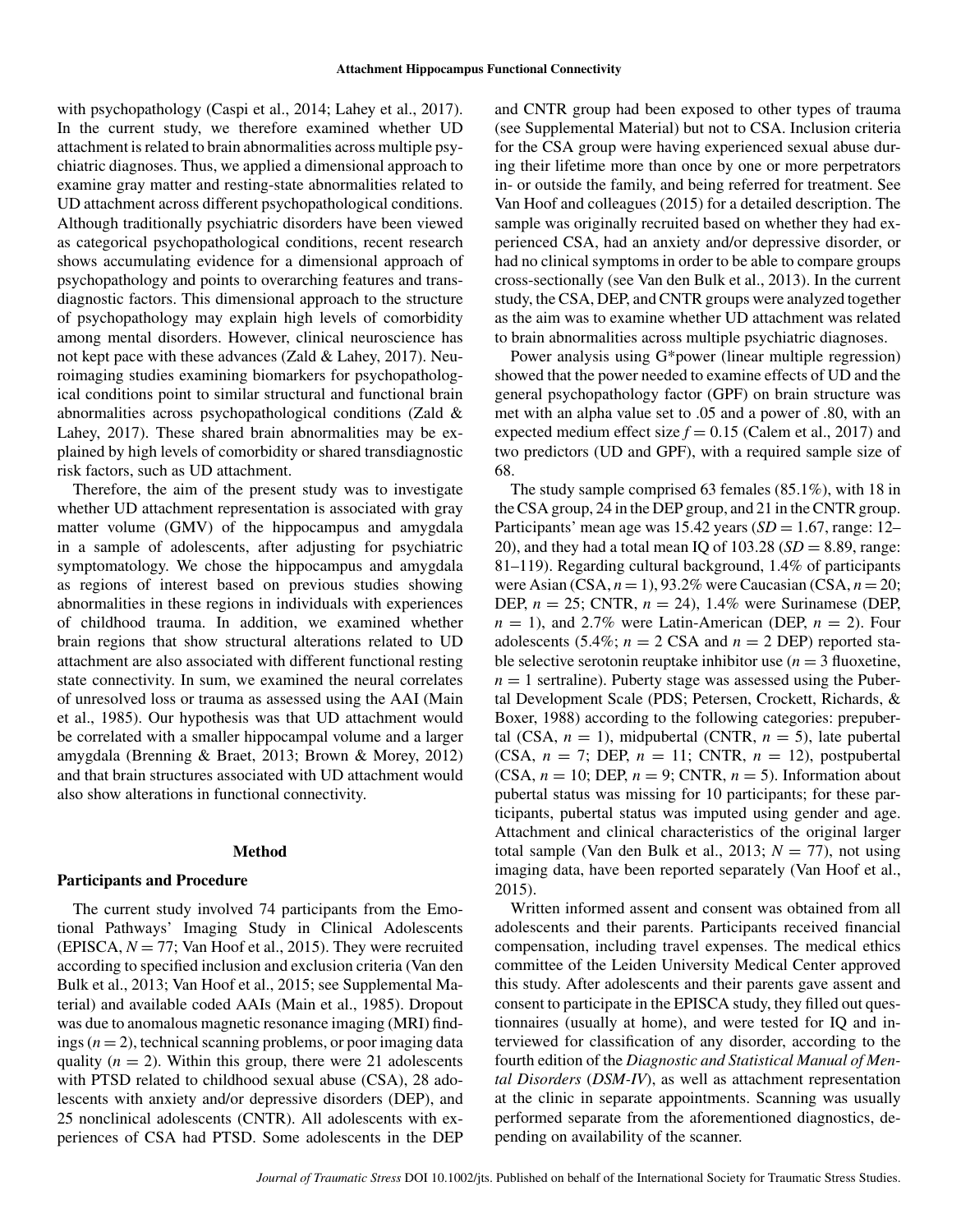# **Measures**

**Attachment.** The AAI (Main et al., 1985; see Supplemental Material) is a clinician-administered semistructured interview, validated for adolescents, that takes approximately 1 hr to administer. The AAI asks interviewees what and how they think about their relationship with parents or other primary caregivers in their youth, how these experiences have influenced them, how their actual relationship with parents or other primary caregivers is, and whether there were any experiences of illness, separation, fear, trauma, or loss. Interviewees are asked to give specific examples to support each evaluation. The coherence of the narrative rather than its autobiographical content is of most importance.

After transcription and coding of the AAI according to the manual (Hesse, 2016) by a certified coder, an attachment representation classification can be given. In organized attachment representations, there is one coherent mental strategy regarding attachment figures, either secure–autonomous or insecure. In UD attachment representations, different mental strategies concerning attachment figures are used simultaneously or sequentially, often contradicting one another, which becomes apparent when coding the narrative. The AAI includes a dimensional subscale entitled Unresolved for Loss or Trauma; AAI narratives are assigned scores on this dimension between 1 and 9, with a score of 9 indicating verbal behavior with highly incoherent speech characteristics in the narrative around loss or trauma experiences. A scale score for Unresolved Loss or Trauma of 5.5 or above also renders an individual UD (see Supplemental Material).

**General psychopathology factor.** To control for the effects of psychopathology, we decided to use the GPF. The GPF represents the lesser-to-greater severity of psychopathology associated with negative emotionality (Tackett et al., 2013), compromised brain integrity (Caspi et al., 2014), lower IQ, higher levels of negative affectivity, and lower levels of effortful control shown in 1,954 children between 6 and 8 years of age from a birth cohort (Jaddoe et al., 2012; Neumann et al., 2016). The GPF shows a significant single nucleotide polymorphism (SNP) heritability of 38% ( $SE = 0.16$ ),  $p = .008$ . The use of the GPF has also demonstrated validity in girls (Lahey et al., 2015) and in young adolescents (Patalay et al., 2015). In our sample, the GPF was estimated using parent and self-report measurements for behavioral and emotional problems in children and adolescents: the Youth Self Report (YSR; Achenbach, 1991a; Verhulst, Ende, & van der Koot, 1997), Child Behavior Checklist (CBCL; Achenbach, 1991b; Verhulst, Ende, & van der Koot, 1996), Revised Child Anxiety and Depression Scale (RCADS; Chorpita, Yim, Moffitt, Umemoto, & Francis, 2000; Oldehinkel, 2000), Trauma Symptom Checklist for Children (TSCC; Briere, 1996), Children's Depression Inventory (CDI; Kovačs, 1992), and Adolescent Dissociative Experiences Scale (A-DES; Armstrong, Putnam, Carlson, Libero, & Smith, 1997). Principal component analysis was performed using these scales and appropriate subscales, and one component explaining 61.6% was extracted, all loadings > .56 (see Supplementary Table S3). Factor scores were calculated in order to estimate the GPF (Franke, 2016; Lahey et al., 2012; Lahey, Zald et al., 2017; Lahey, Krueger, Rathouz, Waldman, & Zald, 2017). See Supplemental Material for a detailed description of the questionnaires used to estimate the GPF.

**Image data acquisition.** Images were acquired on a Philips 3T MRI system (Philips Healthcare; Best, the Netherlands), equipped with a SENSE-8 head coil. Scanning took place at the Leiden University Medical Center. Prior to scanning, all participants were prepared for scanning by lying in a dummy scanner and hearing scanner sounds. For each participant, a sagittal 3-dimensional gradient-echo T1-weighted image was acquired (repetition time  $= 9.8$  ms; echo time  $= 4.6$  ms; flip angle  $= 8^\circ$ ; 140 sagittal slices; no slice gap; field of view  $=$  $256 \times 256$  mm;  $1.17 \times 1.17 \times 1.2$  mm voxels; duration = 4:56 min) as part of a larger, fixed imaging protocol. Restingstate functional MRI (fMRI) data were acquired, using T2\* weighted gradient-echo echo-planar imaging (160 whole-brain volumes; repetition time 2,200 ms; echo time 30 ms; flip angle 80°; 38 transverse slices; no slice gap; field of view 220 mm; in-plane voxel size  $2.75 \times 2.75$  mm; slice thickness 2.72 mm; total duration of the resting-state run  $= 6$  min). Participants were instructed to lie still with their eyes closed and not to fall asleep.

## **Data Analysis**

**Hippocampal and amygdala volumes.** Volumes of the left and right hippocampus and amygdala were assessed using FMRIB's Integrated Registration and Segmentation Tool (FIRST; Patenaude, Smith, Kennedy, & Jenkinson, 2011), part of FSL FMRIB's Software Library (FMRIB, n.d.; Smith et al., 2004). Hippocampal volumes were extracted after affine registration to standard space and subcortical structure segmentation. Registrations and segmentations were visually inspected, and no errors were observed. After hippocampal volume extraction, the fslstats program was used to assess volumes of the left and right hippocampus and amygdala. Brain tissue volume, normalized for participant head size, was estimated with SIENAX (Smith, De Stefano, Jenkinson, & Matthews, 2001; Smith, 2002). Brain and skull images were extracted from the single whole-head input data (Jenkinson, Bannister, Brady, & Smith, 2002). The brain image was then affine-registered to MNI152 space (Jenkinson et al., 2002), after which tissue-type segmentation with partial volume estimation was carried out in order to calculate total brain volume, including separate estimates of volumes of gray matter, white matter, peripheral gray matter, and ventricular CSF (Zhang, Brady, & Smith, 2001). Volumes of the left and right hippocampus and amygdala and total brain volume  $(mm<sup>3</sup>)$  were exported to SPSS.

First, four hierarchical regression analyses with left and right hippocampal volume and left and right amygdala volume were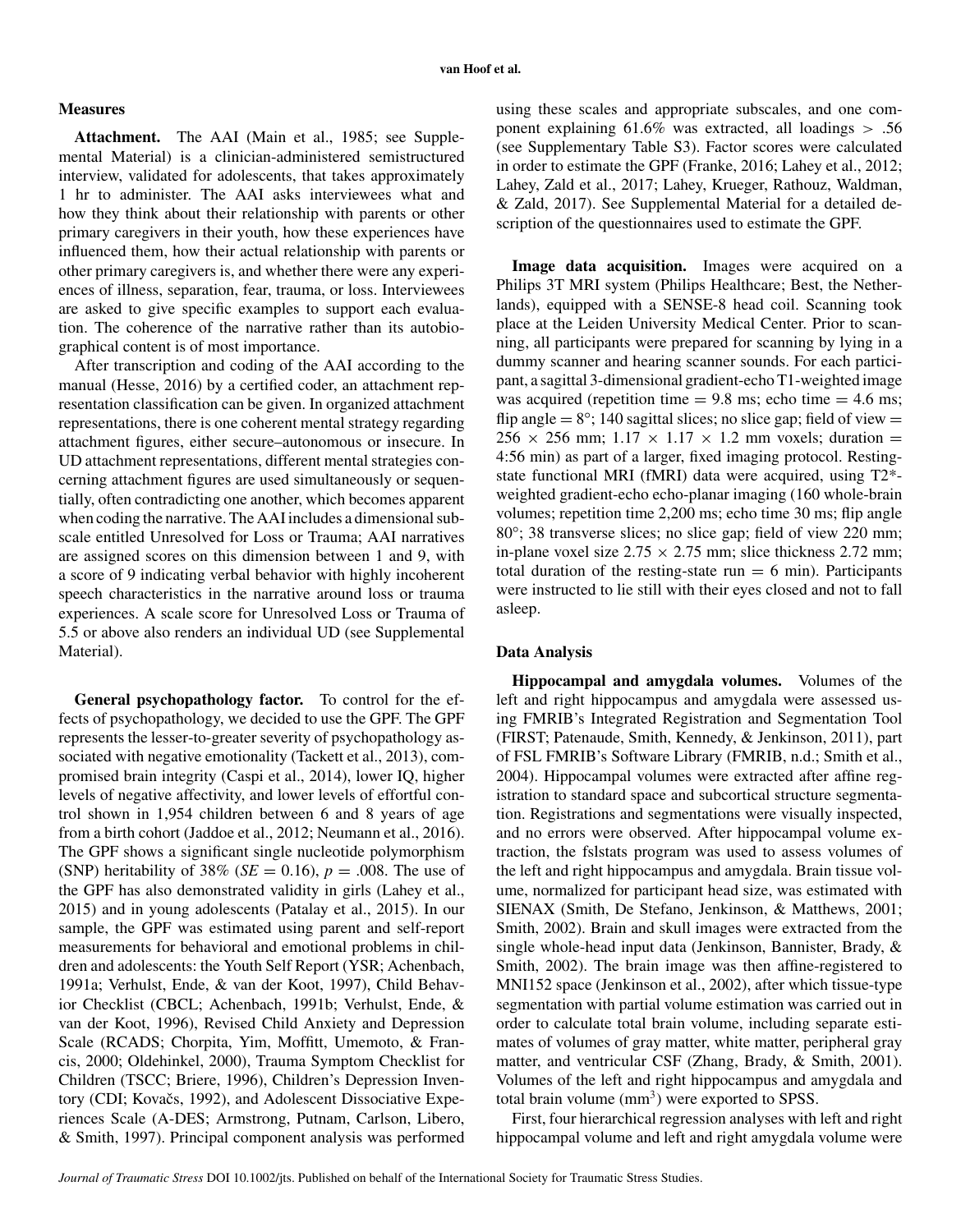performed with the GPF, sex, composite score age/pubertal status (see Supplemental Material), total IQ score, and whole-brain volume in Step 1, and unresolved loss or trauma (categorical UD vs. non-UD and unresolved continuous scale in two separate models) in Step 2. All participants were included in the UD versus non-UD comparison, and analyses were performed with the clinical groups combined, as the aim of the study was to apply a dimensional approach. In addition to age, pubertal status was also included because variance in pubertal status may be related to different brain structures than variance in age. A composite score for age and pubertal status was calculated to control for multicollinearity (Giedd et al., 2006). Statistics indicated no multicollinearity, largest variance inflation factor  $\leq$  1.20, tolerance  $>$  .83. The four hierarchical regression analyses were repeated with the GPF as an additional covariate in the first step. Vertex analysis was performed using first utils (Patenaude et al., 2011) in order to localize and visualize effects of unresolved status. Exploratory whole-brain VBM analyses were performed.

**Functional connectivity.** Contrasts of interest were the parameter estimates corresponding to the regressor of the region that was significantly related to unresolved loss and trauma (a subregion of the left hippocampus; see Figure 2), which represents functional connectivity with that region. Thus, the left hippocampus was used as the seed region. After transforming the mask to native space, the mean time series for each participant was extracted from the left hippocampus using *fslmeants*. The time series was then used as a regressor in the model. In addition, CSF, white matter, and the global signal (see Supplemental Material) were added as regressors to the model in order to reduce the influence of artifacts caused by physiological signal sources on the results (Fox & Raichle, 2007). The temporal derivative of each regressor was added to the model, which resulted in eight regressors in each model. Motion parameters were also added to the model. First-level analyses were performed in native space. These first-level contrast images and the corresponding variance images were transformed to standard space and submitted to second-level mixed-effects group whole-brain analyses. The positive and negative correlations between hippocampal connectivity and unresolved loss and trauma score were assessed as were the contrasts of (a) UD larger than non-UD and (b) UD smaller than non-UD. Thus, we contrasted UD with non-UD and applied a dimensional analysis of UD. We included the GPF, composite score for age and pubertal status, sex, and IQ as confound regressors in the model. The statistical images were corrected for multiple comparisons at the cluster level in FSL, with a cluster-forming threshold of *Z* > 2.3 and a cluster-corrected significance of  $p < .050$  (Worsley, 2001). This threshold was chosen to balance Type I and Type II error, as has been recommended (Hopfinger, 2017; Slotnick, 2017). Harvard-Oxford cortical structural atlas was used to localize hippocampal connectivity.

#### Table 1

*Psychiatric Symptom Scores for the Whole Sample, Measured With the Youth Self-Report, Child Behavior Checklist, Revised Child Anxiety and Depression Scale, Trauma Symptom Checklist for Children, Children's Depression Inventory, and Adolescent Dissociative Experiences Scale*

| Clinical Characteristic     | M     | SD    | Range      |
|-----------------------------|-------|-------|------------|
| Depression                  | 12.84 | 9.17  | $0 - 40$   |
| Posttraumatic stress        | 34.13 | 22.72 | $0 - 98$   |
| Anxiety                     | 25.88 | 14.96 | $0 - 70$   |
| Dissociation                | 1.44  | 1.42  | $0 - 6.37$ |
| Internalizing-youth report  | 18.78 | 11.13 | $0 - 44$   |
| Internalizing-parent report | 13.60 | 9.68  | $0 - 42$   |
| Unresolved attachment       | 2.40  | 1.18  | $1 - 8$    |

# **Results**

## **Clinical Sample Characteristics**

See Table 1 for the clinical sample characteristics. Based on the AAI (Cassidy, 2016), 36.5% of the adolescents in the sample were classified as secure (CNTR,  $n = 13$ ; DEP,  $n = 11$ ; CSA,  $n = 3$ ), 41.9% as dismissive (CNTR,  $n = 11$ ; DEP,  $n =$ 1; CSA, *n* = 9), and 21.6% as UD (CNTR, *n* = 1; DEP, *n* = 6; CSA,  $n = 9$ ). Unresolved–disorganized attachment was found in 16 (21.6%) participants. Of these unresolved participants, six adolescents had anxiety and/or depressive disorders, and nine had CSA-related PTSD. See Supplementary Table S1 for psychopathology scores for the separate groups (CSA-PTSD, internalizing, control, and U vs. non-U).

**Volumetric measurement of amygdala and hippocampus.** Hierarchical regression analyses showed a significant effect of UD versus non-UD on left hippocampal volume,  $F(5, 68) =$ 3.94,  $p = .003$ ,  $R^2 = .17$ , but not on right hippocampal volume or on amygdala volume (left or right; see Supplementary Table S2). Hierarchical regression analyses were repeated with the GPF as an additional covariate. Again, there was a significant effect of the categorical UD versus non-UD on left hippocampal volume beyond psychopathology,  $F(6, 67) = 3.37$ ,  $p = .014$ ,  $R^2 = .23$ . Participants who were classified as UD showed a smaller left hippocampal volume ( $M = 3,574.33$ ,  $SD = 510.99$ ) for UD;  $M = 3,921.81$ ,  $SD = 344.29$  for non-UD). The effect of UD remained significant after excluding one control participant with UD status. Hierarchical regression analysis with the continuous variable unresolved for loss or trauma (U) as predictor did not show a significant effect of U on bilateral hippocampal volumes beyond psychopathology (see Table 2). No effect was found regarding UD versus non-UD on right hippocampal volume (see Table 2) or in the hierarchical regression analyses with the amygdala as the dependent variable (see Table 3). Vertex analysis to localize and visualize the effect of UD in specific subfields of the hippocampus did not reach conventional levels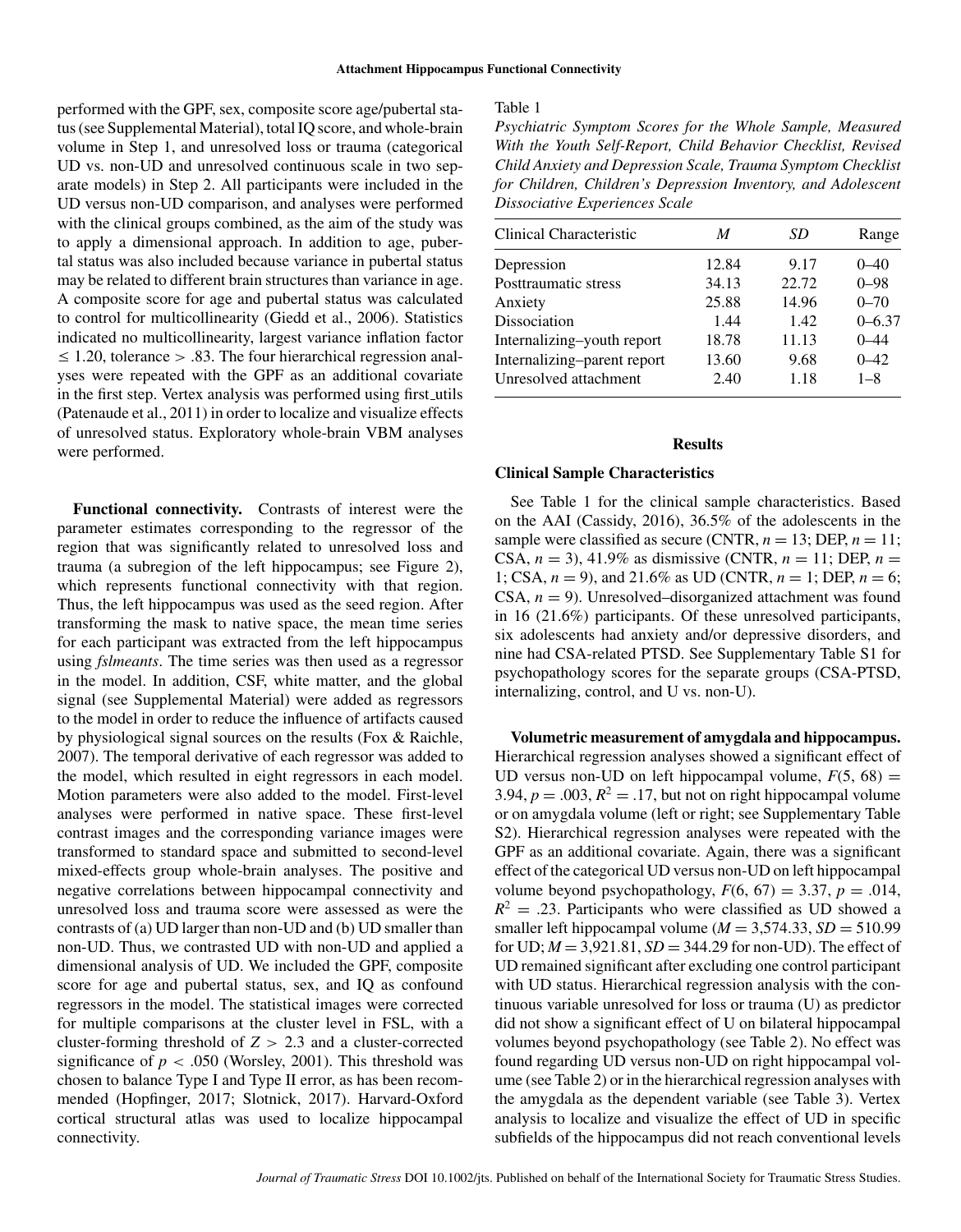#### **van Hoof et al.**

*Status, Total IQ Score, General Psychopathology Factor (GPF) in Step 1 and Unresolved Loss or Trauma Status in Step 2* Left Hippocampus Right Hippocampus Variable *B SE* β *p* -*R*<sup>2</sup> *B SE* β *p*  $Δ$  $\triangle R^2$ Step 1  $16^*$  .14 Sex −195.73 132.21 −.17 .143 −277.48 140.85 −.23 .053 Age–puberty<sup>a</sup> −4.90 43.83 −.01 .911 9.87 46.70 .03 .833 WBV 0.00 0.01 .00 .970 0.00 0.00 .10 .407 TIQ 16.38 5.15 .36 .002 12.27 5.49 .25 .029 GPF 19.99 47.76 .05 .677 −7.20 50.88 −.02 .888 Step 2  $.03$   $.03$ UD vs. non-UD  $-282.99$  111.64  $-.29$  .014  $-197.54$  122.45  $-.19$  .111

*Note.* WBV = whole-brain volume; TIQ = total intelligence quotient; UD = unresolved-disorganized attachment (categorical); U = unresolved loss or trauma (continuous).

aComposite score of age and puberty status.

 $^{*}p < .05$ .

of statistical significance,  $p < .100$ , when corrected for multiple comparisons. The hippocampal region of interest is shown in Figure 1. An exploratory whole-brain analyses yielded no results.

difference in hippocampal connectivity between the UD versus the non-UD group.

## **Discussion**

## **Resting-State Functional Connectivity**

Analyses of RSFC showed that unresolved loss or trauma was positively related to connectivity between the left hippocampus and the right middle temporal gyrus (MTG) and the lateral occipital cortex (LOC), cluster size  $= 654$  voxels; peak  $Z = 3.55$ ; MNI coordinates x, y, z (mm) = 40,  $-60$ , 10 (see Figure 2). In addition to the analysis with the dimensional measure of UD, we contrasted UD versus non-UD, but there was no significant

The aim of this study was to investigate whether UD attachment representation as assessed with the AAI was associated with different volumes of hippocampus and amygdala as well as with related differential connectivity in hippocampusor amygdala-based RSFC networks in adolescents with CSArelated PTSD, anxiety and/or depressive disorders, and those without psychiatric symptoms. As recent research shows accumulating evidence for a dimensional approach of psychopathology and points to overarching features and transdiagnostic

#### Table 3

*Results of Hierarchical Regression Analyses With Amygdala Volume as the Dependent Variable, Adjusting for Sex, Age/Pubertal Status, Total IQ Score, and General Psychopathology Factor (GPF) in Step 1 and Unresolved Loss or Trauma Status in Step 2*

| Variable           | Left Amygdala    |       |        |      |              | Right Amygdala   |        |        |                  |              |
|--------------------|------------------|-------|--------|------|--------------|------------------|--------|--------|------------------|--------------|
|                    | $\boldsymbol{B}$ | SE    | β      | p    | $\Delta R^2$ | $\boldsymbol{B}$ | SE     | β      | $\boldsymbol{p}$ | $\Delta R^2$ |
| Step 1             |                  |       |        |      | .07          |                  |        |        |                  | .03          |
| <b>Sex</b>         | $-131.26$        | 70.93 | $-.23$ | .069 |              | 95.77            | 86.26  | $-.14$ | .271             |              |
| Age-puberty        | 27.32            | 23.52 | .15    | .249 |              | 14.67            | 28.60  | .07    | .610             |              |
| <b>WBV</b>         | 0.00             | .00   | .10    | .412 |              | 0.00             | 0.00   | $-.80$ | .513             |              |
| <b>TIQ</b>         | 2.06             | 2.76  | .09    | .458 |              | 0.14             | 3.36   | .01    | .966             |              |
| <b>GPF</b>         | 6.83             | 25.62 | .03    | .790 |              | 11.87            | 31.16  | .05    | .704             |              |
| Step 2             |                  |       |        |      |              |                  |        |        |                  |              |
| $UD$ vs. non- $UD$ | 79.68            | 61.94 | $-.16$ | .203 | .02          | $-109.89$        | 75.06  | $-.18$ | .148             | .03          |
| U continuous       | $-6.78$          | 86.80 | $-.01$ | .938 | .00          | 39.08            | 105.46 | $-.05$ | .712             | .00          |

*Note.* WBV = whole-brain volume;  $TIQ = total$  intelligence quotient;  $UD =$  unresolved-disorganized attachment (categorical);  $U =$  unresolved loss or trauma (continuous).

<sup>a</sup>Composite score of age and puberty status.

*Journal of Traumatic Stress* DOI 10.1002/jts. Published on behalf of the International Society for Traumatic Stress Studies.

Table 2 *Results of Hierarchical Regression Analyses With Hippocampal Volume as the Dependent Variable, Adjusting for Sex, Age/Pubertal*

| Variable                                                                                                                                                          | B         | <b>SE</b> | β      | $\boldsymbol{p}$ | $\Delta R^2$ | B         | SЕ     | β      | p    |  |
|-------------------------------------------------------------------------------------------------------------------------------------------------------------------|-----------|-----------|--------|------------------|--------------|-----------|--------|--------|------|--|
| Step 1                                                                                                                                                            |           |           |        |                  | $.16^*$      |           |        |        |      |  |
| <b>Sex</b>                                                                                                                                                        | $-195.73$ | 132.21    | $-.17$ | .143             |              | $-277.48$ | 140.85 | $-.23$ | .053 |  |
| $Age$ -puberty <sup>a</sup>                                                                                                                                       | $-4.90$   | 43.83     | $-.01$ | .911             |              | 9.87      | 46.70  | .03    | .833 |  |
| <b>WBV</b>                                                                                                                                                        | 0.00      | 0.01      | .00    | .970             |              | 0.00      | 0.00   | .10    | .407 |  |
| <b>TIO</b>                                                                                                                                                        | 16.38     | 5.15      | .36    | .002             |              | 12.27     | 5.49   | .25    | .029 |  |
| <b>GPF</b>                                                                                                                                                        | 19.99     | 47.76     | .05    | .677             |              | $-7.20$   | 50.88  | $-.02$ | .888 |  |
| Step 2                                                                                                                                                            |           |           |        |                  | .03          |           |        |        |      |  |
| $UD$ vs. non- $UD$                                                                                                                                                | $-282.99$ | 111.64    | $-.29$ | .014             |              | $-197.54$ | 122.45 | $-.19$ | .111 |  |
| U continuous                                                                                                                                                      | $-262.78$ | 158.58    | $-.20$ | .102             |              | $-274.67$ | 169.08 | $-.20$ | .109 |  |
| <i>Note.</i> WBV = whole-brain volume; $TIO$ = total intelligence quotient; $UD$ = unresolved-disorganized attachment (categorical); $U$ = unresolved loss or tra |           |           |        |                  |              |           |        |        |      |  |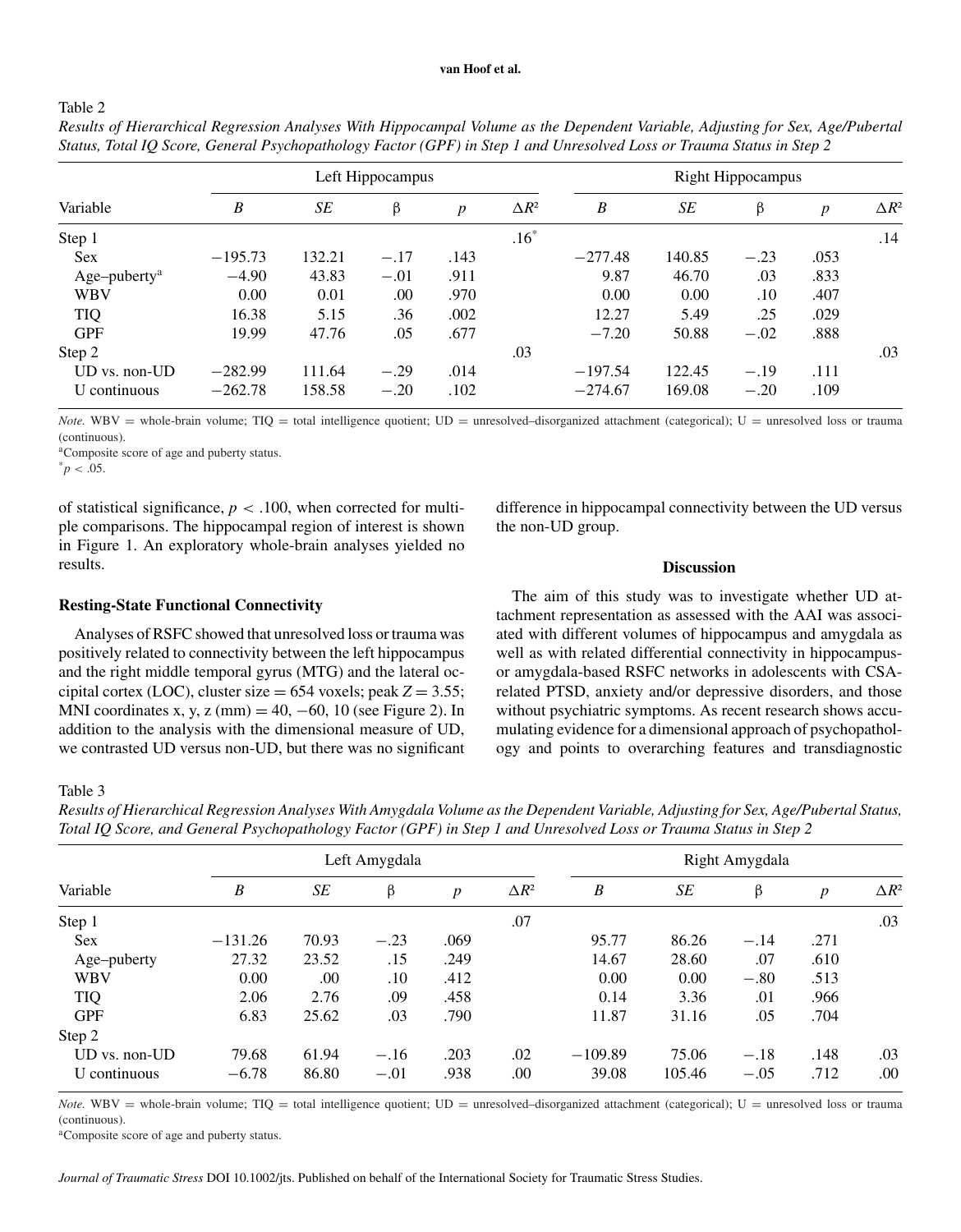

*Figure 1.* Red shading shows reduced hippocampal volume in adolescents with an unresolved–disorganized (UD) status compared to adolescents without a UD status,  $p < .100$  (corrected for multiple comparisons). Blue shading shows study-specific mask of the left hippocampus.

factors, we applied a dimensional approach to examine gray matter and resting-state abnormalities related to UD attachment across different psychopathological conditions. Unresolved versus resolved group status was associated with a significantly smaller left hippocampal volume after adjusting for general psychopathology, puberty status, age, gender, and IQ. In addition, there was a positive correlation between UD attachment score and left hippocampal functional connectivity with the right MTG and LOC. No associations were found between UD attachment and right hippocampus or amygdala volumes.

Our findings are consistent with research showing that UD attachment is a transdiagnostic risk factor that increases vulnerability to psychopathology in general. Moreover, these findings indicate that hippocampal abnormalities previously found in patients with PTSD, depression, or anxiety disorders are not a specific biomarker for individual mental disorders but instead are common to several disorders and could be related to etiological factors rooted in childhood attachment experiences.



*Figure 2.* Results of the resting-state functional connectivity analysis. Unresolved loss and trauma are positively associated with connectivity between the left hippocampus and the middle temporal gyrus (MTG) and the lateral occipital cortex (LOC). Cluster thresholded  $Z > 2.3$ ,  $p < .050$ .

The hippocampus is one of the most stress-sensitive structures in the brain as it modulates the HPA axis responsiveness to stress (Bernard, Lind, & Dozier, 2014). Early-life stress, such as child abuse and neglect, may reduce the number of hippocampal glucocorticoid receptors, prevent neurogenesis, and distort synaptic pruning (Sapolsky, Krey, & McEwan, 1985; Sapolsky, Uno, Rebert, & Finch,1990). In response to stress, the hypothalamus releases corticotrophin-releasing hormone and arginine vasopressin. This leads to the secretion of adrenocorticotrophic hormone and increased cortisol release. When cortisol binds to glucocorticoid receptors in the hippocampus, hypothalamus, and the pituitary, inhibitory feedback is given, which returns the system to homeostasis (Koss & Gunnar, 2018). Damage to the hippocampus results in reduced glucocorticoid-mediated feedback control of the HPA axis, leading to hyper- or hyporesponsiveness to mild stressors (McCrory, De Brito, & Viding, 2011), which in turn may explain poor emotion regulation and increased risk for psychopathology in individuals with unresolved trauma.

We found smaller left hippocampal volume in the UD versus organized adolescent group. This finding is in line with previous findings showing a smaller left hippocampal volume in adults with experiences of maltreatment (Riem et al., 2015). Maltreatment-related PTSD in children, however, was not shown to be related to hippocampal volume in a metaanalytic study (Woon & Hedges, 2008); additionally, a study on the neurobiological effects of poor caregiving in orphanagereared children did not demonstrate a smaller hippocampus (Tottenham et al., 2010). One explanation could be that the sexual and physical abuse reported in the current study took place from early childhood to adolescence, a developmental period that is most sensitive to the negative effects of maltreatment (Riem et al., 2015). Thus, the timing of the abuse may matter. Also, the reported abuse was often severe, cumulative, and protracted, and the treatment gap between the abuse and start of treatment was sometimes rather large (Van Hoof et al., 2015), all of which may have negatively impacted the hippocampal volume due to severe and prolonged stress. Moreover, neuroanatomic findings according to age in adolescents may already more closely resemble those in adults than in children. Another plausible explanation may be that UD attachment indeed constitutes a different concept than PTSD or maltreatment and shows different findings in relation to the brain when general psychopathology has been controlled for.

In addition, we found that UD attachment was related to the left hippocampus functional connectivity with the MTG and the LOC. In a meta-analysis, Sabatinelli and colleagues (Sabatinelli et al., 2011) found activation in both regions related to processing of emotional information. The LOC has been shown to be implicated in higher-level visual processing, including emotional scene perception, whereas the MTG seems to be associated with the processing of emotional faces, including faces provoking social aversion (Krause et al., 2016). However, enhanced connectivity among the hippocampus, MTG, and LOC was found during rest, which is surprising as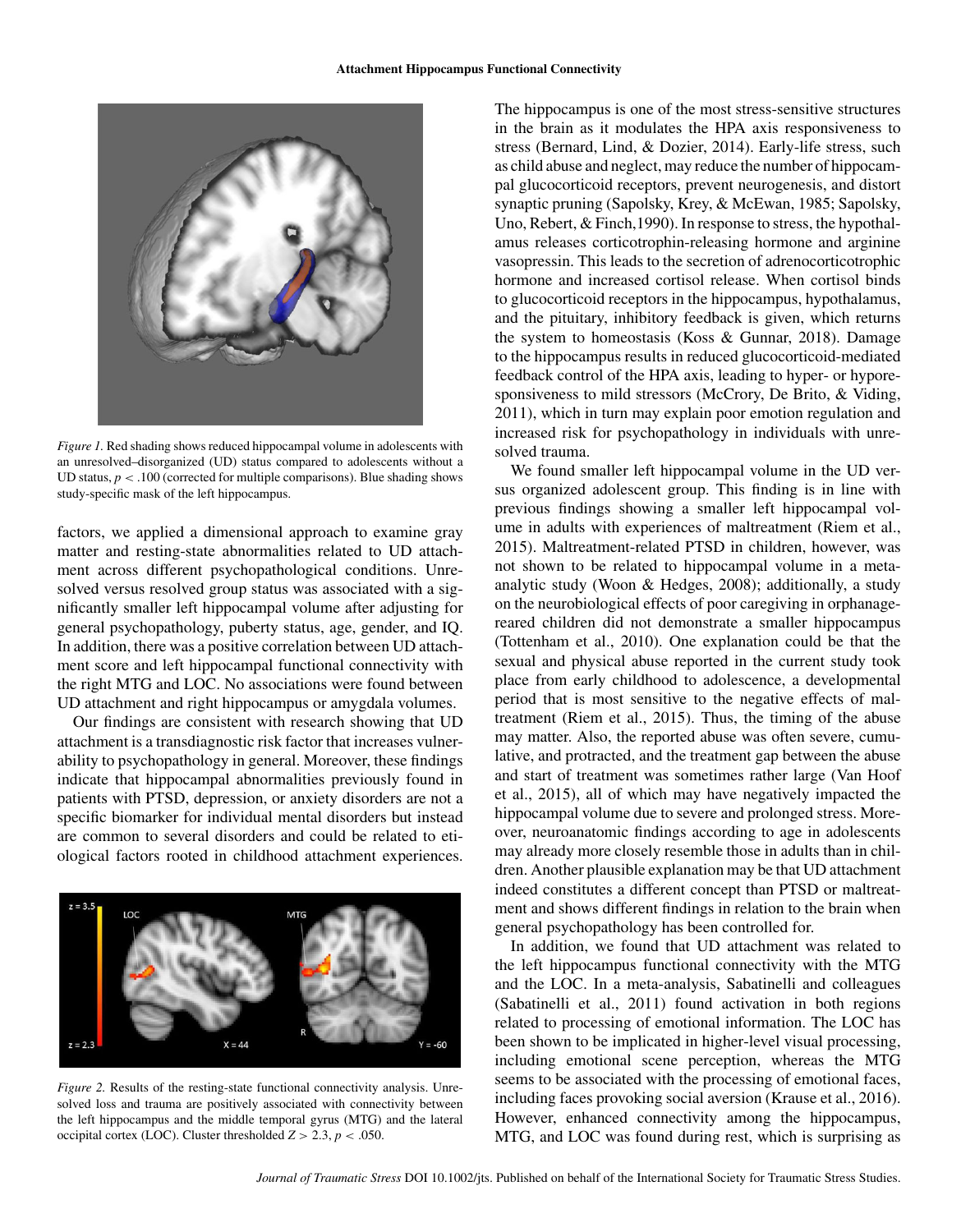the MTG and LOC are not part of the limbic or default-mode network. Thus, our finding indicates that UD attachment is related to atypical hippocampal limbic or default-mode network connectivity. Future studies should investigate whether neural processing of emotions in individuals with UD attachment is due to their unresolved status or psychopathology, as altered MTG and LOC activity may also be associated with atypical processing of emotional stimuli of various kinds. Also, individuals with UD attachment may be more vulnerable to associate negative emotional stimuli with their current mental representation of traumatic sexual and/or physical experiences or past losses. The smaller hippocampal volume associated with unresolved loss or trauma may indicate a less-effective HPA-axis feedback loop (Gupta & Morley, 2014) leading to a lowered threshold for experiencing stress through perceptions or memories of loss or trauma.

Contrary to our hypothesis, we did not find an association between UD attachment and amygdala volumes. Our adolescent sample showed left hippocampal reduction but no (left) amygdala enlargement, as would have been in line with what was reported by Lyons-Ruth and colleagues (Lyons-Ruth et al., 2016), who found an association with both maternal and infant disorganization (but not child abuse per se), with larger left amygdala volume in adolescence in a sample of impoverished, highly stressed families. One explanation for the absence of the relation between unresolved status and amygdala volume in the current study is that acute threat and anxiety rather than childhood trauma could be related to amygdala enlargement. This is consistent with neuroimaging studies on affective disorders (Rinne-Albers et al., 2013; Van den Bulk, 2015) and suggested by normal development of hippocampus and amygdala (Tottenham & Sheridan, 2010).

A previous study that used the same sample but did not include the AAI showed that abnormal amygdalar connectivity related to diminished gray matter of the basolateral and centrolateral subnuclei in the amygdala was associated with psychopathology (Aghajani et al., 2016). In contrast, the current study removed variance associated with psychopathology; therefore, it makes sense that amygdala abnormalities were not detected. The unique contribution of UD attachment on top of this psychopathology seems only related to hippocampal volume and hippocampal functional connectivity with the MTG and LOC, which are involved in visual processing.

To the best of our knowledge, this was the first study to link adolescent attachment status to amygdala and hippocampal volumes and GMV in the adolescent brains of both clinical and nonclinical individuals. There are, however, some limitations to consider. The generalizability of results may be limited due to the fairly small sample size and the restricted ranges of age, IQ, gender, and ethnicity. Also, this is a cross-sectional study, so reversed causality can easily shape the interpretation of results, and definitive conclusions about cause and effects cannot be drawn. Finally, to be rendered UD on the AAI, one must have experienced (interpersonal) trauma or loss that is volunteered in responding to some loss- and trauma-related questions on

the AAI. Without such a trigger for narrative incoherence in the speech around loss or trauma, it is only possible to rate the individual on the continuous or categorical UD variable as showing the absence of unresolved status. In conclusion, our study suggests that across diagnoses, UD attachment is associated with structural and functional connectivity abnormalities of the hippocampus, a brain structure involved with regulation of the HPA axis, memory consolidation, and emotion regulation.

### **References**

- Achenbach, T. M. (1991a). *Manual for the Youth Self-Report and 1991 profile*. Burlington, VT: University of Vermont, Department of Psychiatry.
- Achenbach, T. M. (1991b). *Manual for the Child Behavior Checklist/4–18 and 1991 profile*. Burlington, VT: University of Vermont, Department of Psychiatry.
- Aghajani, M., Veer, I. M., Van Hoof, M. J., Rombouts, S. A. R. B., Van der Wee, N. J. A., & Vermeiren, R. R. J. M. (2016). Abnormal functional architecture of amygdala-centered networks in adolescent posttraumatic stress disorder. *Human Brain Mapping*, *37*, 1120–1135.<https://doi.org/10.1002/hbm.23093>
- Anda, R. F., Felitti, V. J., Bremner, J. D., Walker, J. D., Whitfied, C., Perry, B. D., ... Giles, W. H. (2006). The enduring effects of abuse and related adverse experiences in childhood. *European Archives of Psychiatry and Clinical Neuroscience*, *256*, 174–186. [https://doi.org/10.1007/](https://doi.org/10.1007/s00406-005-0624-4) [s00406-005-0624-4](https://doi.org/10.1007/s00406-005-0624-4)
- Armstrong, J. G., Putnam, F. W., Carlson, E. B., Libero, D. Z., & Smith, S. R. (1997). Development and validation of a measure of adolescent dissociation: The Adolescent Dissociative Experiences Scale. *The Journal of Nervous and Mental Disease*, *185*, 491–497. [https://doi.org/](https://doi.org/10.1097/00005053-199708000-00003) [10.1097/00005053-199708000-00003](https://doi.org/10.1097/00005053-199708000-00003)
- Bakermans-Kranenburg, M. J., & van IJzendoorn, M. H. (2009). The first 10,000 Adult attachment interviews: Distributions of adult attachment representations in clinical and non-clinical groups. *Attachment and Human Development*, *11*, 223–263.<https://doi.org/10.1080/14616730902814762>
- Bernard, K., Lind, T., & Dozier, M. (2014). Neurobiological consequences of neglect and abuse. In J. E. Korbin, & K. D. Krugman (Eds.), *Handbook of child maltreatment: Contemporary issues in research and policy* (pp. 205–223). Dordrecht, the Netherlands: Springer.
- Bowlby, J. (1969). *Attachment and loss, vol. I. Attachment*. London, United Kingdom: Hogarth Press.
- Bowlby, J. (1980). *Attachment and loss, vol. III. Loss*. New York, NY: Basic Books.
- Brenning, K. M., & Braet, C. (2013). The emotion regulation model of attachment: An emotion-specific approach. *Personal Relationships*, *20*, 107–123. <https://doi.org/10.1111/j.1475-6811.2012.01399.x>
- Bretherton, I., & Munholland, K. A. (2016). The internal working model construct in light of contemporary neuroimaging research. In J. Cassidy & P. R. Shaver (Eds.), *Handbook of attachment: Theory, research, and clinical application* (3rd ed.; pp. 63–88). New York, NY: The Guilford Press.
- Briere, J. (1996). *Trauma Symptom Checklist for Children (TSCC) professional manual*. Odessa, FL: Psychological Assessment Resources.
- Brown, V. M., & Morey, R. A. (2012). Neural systems for cognitive and emotional processing in posttraumatic stress disorder. *Frontiers in Psychology*, *3*(449),1–14.<https://doi.org/10.3389/fpsyg.2012.00449>
- Calem, M., Bromis, K., McGuire, P., Morgan, C., & Kemptona, M. J. (2017). Meta-analysis of associations between childhood adversity and hippocampus and amygdala volume in non-clinical and general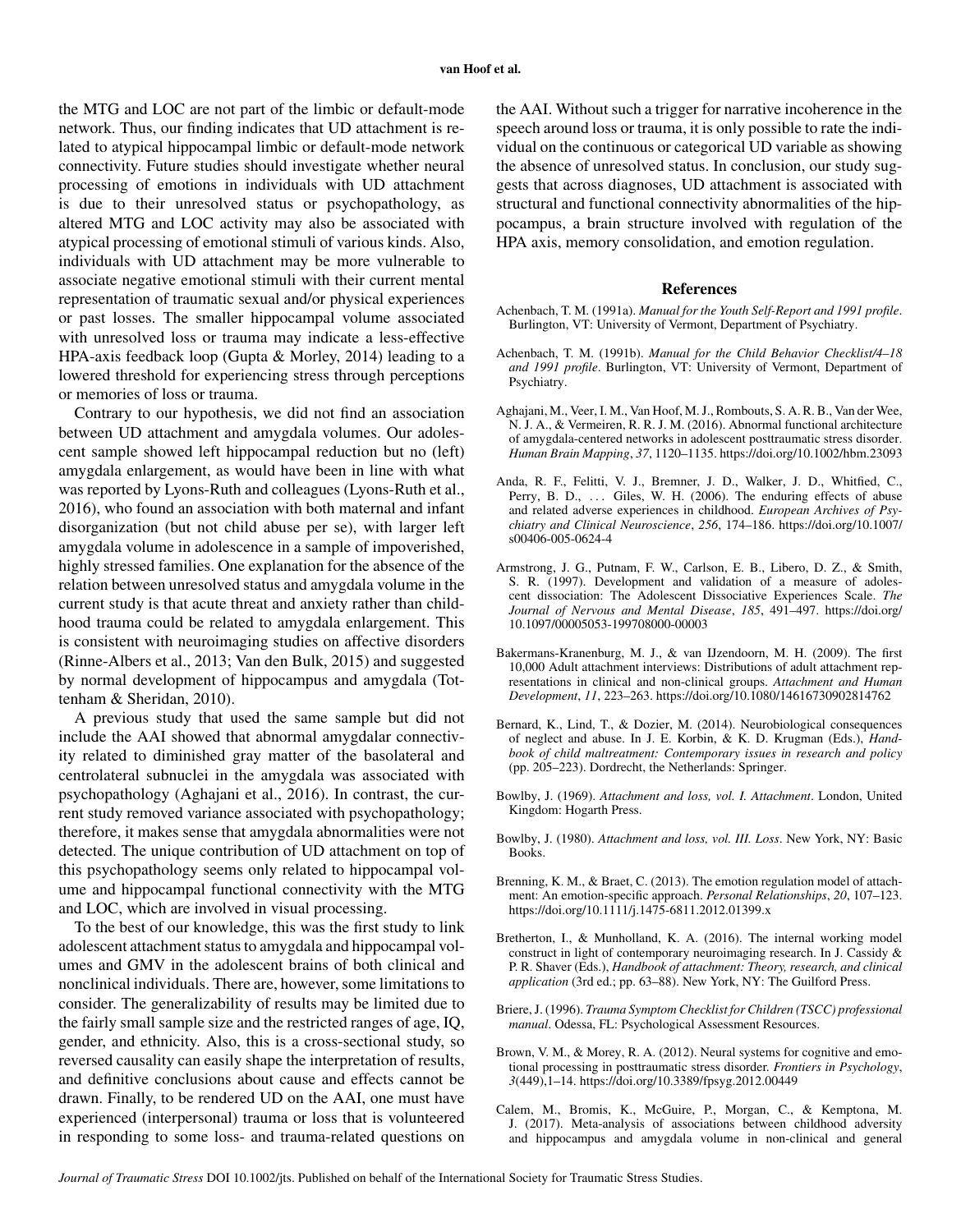population samples. *Neuroimage: Clinical*, *14*, 471–479. [https://doi.org/](https://doi.org/10.1016/j.nicl.2017.02.016) [10.1016/j.nicl.2017.02.016](https://doi.org/10.1016/j.nicl.2017.02.016)

- Caspi, A., Houts, R. M., Belsky, D. W., Goldman-Mellor, S. J., Harrington, H., Israel, S., . . . Moffitt, T. (2014). The *p* factor: One general psychopathology factor in the structure of psychiatric disorders? *Clinical Psychological Science*, *2*, 119–137.<https://doi.org/10.1177/2167702613497473>
- Cassidy, J. (2016). The nature of the child's ties. In J. Cassidy & P. R. Shaver (Eds.), *Handbook of attachment: Theory, research, and clinical applications* (3rd ed.; pp. 3–24). New York, NY: The Guilford Press.
- Chen, A. C., & Etkin, A. (2013). Hippocampal network connectivity and activation differentiates post-traumatic stress disorder from generalized anxiety disorder. *Neuropsychopharmacology*, *38*, 1889–1898. <https://doi.org/10.1038/npp.2013.122>
- Chorpita, B. F., Yim, L., Moffitt, C., Umemoto, L. A., & Francis, S. E. (2000). Assessment of symptoms of *DSM-IV* anxiety and depression in children: A revised child anxiety and depression scale. *Behavioral Research and Therapy*, *38*, 835–55. [https://doi.org/10.1016/s0005-7967\(99\)00130-8](https://doi.org/10.1016/s0005-7967(99)00130-8)
- Cloitre, M., Stolbach, B. C., Herman, J. L., van der Kolk, B., Pynoos, R., Wang, J., & Petkova, E. (2009). A developmental approach to complex PTSD: Childhood and adult cumulative trauma as predictors of symptom complexity. *Journal of Traumatic Stress*, *22*, 399–408. [https://doi.org/](https://doi.org/10.1002/jts.20444) [10.1002/jts.20444](https://doi.org/10.1002/jts.20444)
- DeBellis, M. D., Casey, B. J., Dahl, R. E., Birmaher, B., Williamson, D. E., Thomas, K. M., ... Ryan, N. (2000). A pilot study of amygdala volumes in pediatric generalized anxiety disorder. *Biological Psychiatry*, *48*, 51–57. [https://doi.org/10.1016/s0006-3223\(00\)00835-0](https://doi.org/10.1016/s0006-3223(00)00835-0)
- Felitti, V. J., Anda, R. F., Nordenberg, D., Williamson, D. F., Spitz, A. M., Edwards, V., ... Marks, J. S. (1998). Relationship of childhood abuse and household dysfunction to many of the leading causes of death in adults: The Adverse Childhood Experiences (ACE) Study. *American Journal of Preventive Medicine*, *14*, 245–258. [https://doi.org/10.1016/j.amepre.2019.](https://doi.org/10.1016/j.amepre.2019.04.001) [04.001](https://doi.org/10.1016/j.amepre.2019.04.001)
- FMRIB. (n. d.). *FMRIB software library* (Version 6.0). Retrieved from <https://fsl.fmrib.ox.ac.uk/fsl/fslwiki>
- Fox, M. D., & Raichle, M. E. (2007). Spontaneous fluctuations in brain activity observed with functional magnetic resonance imaging. *Nature Reviews Neuroscience*, *8*, 700–711.<https://doi.org/10.1038/nrn2201>
- Franke, B. (2016). Heritability of a general psychopathology factor in the population: Potential implications for classification and treatment. *The Journal of the American Academy of Child & Adolescent Psychiatry*, *55*, 1016–1017. <https://doi.org/10.1016/j.jaac.2016.10.003>
- Giedd, J. N., Clasen, L. S., Lenroot, R., Greenstein, D., Wallace, G. L., Ordaz, S., ... Chrousos, G. P. (2006). Puberty-related influences on brain development. *Molecular Cell Endocrinology*, *254–255*, 154–62. [https://](https://doi.org/10.1016/j.mce.2006.04.016) [doi.org/10.1016/j.mce.2006.04.016](https://doi.org/10.1016/j.mce.2006.04.016)
- Gospodarevskaya, E. (2013). Post-traumatic stress disorder and quality of life in sexually abused Australian children. *Journal Child Sexual Abuse 22*, 277–296.<https://doi.org/10.1080/10538712.2013.743953>
- Gupta, D., & Morley, J. E. (2014). Hypothalamic-pituitary adrenal (HPA) axis and aging. *Comprehensive Physiology*, *4*, 1495–1510. [https://doi.org/](https://doi.org/10.1002/cphy.c130049) [10.1002/cphy.c130049](https://doi.org/10.1002/cphy.c130049)
- Hart, H., & Rubia, K. (2012). Neuroimaging of child abuse: A critical review. *Frontiers in Human Neuroscience*, *6*(5),1–24. [https://doi.org/](https://doi.org/10.3389/fnhum.2012.00052) [10.3389/fnhum.2012.00052](https://doi.org/10.3389/fnhum.2012.00052)
- Hesse, E. (2016). The Adult Attachment Interview: Protocol, method of analysis, and selected empirical studies: 1985–2015. In J. Cassidy & P. R. Shaver (Eds.), *Handbook of attachment research and clinical applications* (3rd ed.; pp. 553–597). New York, NY: The Guilford Press.
- Hesse, E., & Main, M. (2000). Disorganized infant, child, and adult attachment: Collapse in behavioral and attentional strategies. *Journal of the American Psychoanalytic Association*, *48*, 1097–1127; discussion, 1175–1187. <https://doi.org/10.1177/00030651000480041101>
- Hopfinger, J. B. (2017). Replication and innovation versus a perfect ".05." *Cognitive Neuroscience*, *8*, 145–146. [https://doi.org/10.1080/](https://doi.org/10.1080/17588928.2017.1297296) [17588928.2017.1297296](https://doi.org/10.1080/17588928.2017.1297296)
- Jaddoe, V. W. V., van Duijn, C. M., Franco, O. H., van der Heijden, A. J., van IJzendorn, M. H., de Jongste, J. C., . . . Hofman, A. (2012). The Generation R Study: Design and cohort update, 2012. *European Journal of Epidemiology*, *27*, 739–756.<https://doi.org/10.1007/s10654-012-9735-1>
- Jenkinson, M., Bannister, P., Brady, M., & Smith, S. (2002). Improved optimization for the robust and accurate linear registration and motion correction of brain images. *NeuroImage*, *17*, 825–841. [https://doi.org/](https://doi.org/10.1006/nimg.2002.1132) [10.1006/nimg.2002.1132](https://doi.org/10.1006/nimg.2002.1132)
- Koolschijn, C., Van IJzendoorn, M. H., Bakermans-Kranenburg, M. J., & Crone, E.A. (2013). Hippocampal volume and internalizing behavior problems in adolescence. *European Neuropsychopharmacology*, *23*, 622–628. <https://doi.org/10.1016/j.euroneuro.2012.07.001>
- Koss, K. J., & Gunnar, M.R. (2018). Annual research review: Early adversity, the hypothalamic-pituitary-adrenocortical axis, and child psychopathology. *The Journal of Child Psychology and Psychiatry*, *59*, 327–346. <https://doi.org/10.1111/jcpp.12784>
- Kovačs, M. (1992). Children's Depression Inventory (CDI) manual. New York, NY: Multi-Health Systems.
- Krause, A. L., Borchardt, V., Li, M., van Tol, M. -J., Demenescu, L. R., Strauss, B., ... Walter, M. (2016). Dismissing attachment characteristics dynamically modulate brain networks subserving social aversion. *Frontiers in Human Neuroscience*, *10*(77), 114.<https://doi.org/10.3389/fnhum.2016.00077>
- Lahey, B. B., Applegate, B., Hakes, J. K., Zald, D. H., Hariri, A. R., & Rathouz, P.J. (2012). Is there a general factor of prevalent psychopathology during adulthood? *Journal of Abnormal Psychology*, *121*, 971–977. [https://doi.org/](https://doi.org/10.1037/a0028355) [10.1037/a0028355](https://doi.org/10.1037/a0028355)
- Lahey, B. B., Krueger, R. F., Rathouz, P. J., Waldman, I. D., & Zald, D. H. (2017b). A hierarchical causal taxonomy of psychopathology across the life span. *Psychology Bulletin*, *143*, 142–186. [https://doi.org/](https://doi.org/10.1037/bul0000069) [10.1037/bul0000069](https://doi.org/10.1037/bul0000069)
- Lahey, B. B., Rathouz, P. J., Keenan, K., Stepp, S. D., Loeber, R., & Hipwell, A. E. (2015). Criterion validity of the general factor of psychopathology in a prospective study of girls. *The Journal of Child Psychology and Psychiatry 56*, 415–422.<https://doi.org/10.1111/jcpp.12300>
- Lahey, B. B., Zald, D. H., Perkins, S. F., Villalta-Gil, V., Werts, K. B., Van Hulle, C. A., . . . Waldman, I. D. (2017). Measuring the hierarchical general factor model of psychopathology in young adults.*International Journal of Methods in Psychiatry Research, e1593*, 1–9.<https://doi.org/10.1002/mpr.1593>
- Lyons-Ruth, K., & Jacobvitz, D. (2016). Attachment disorganization from infancy to adulthood: Neurobiological correlates, parenting contexts, and pathways to disorder. In J. Cassidy & P. R. Shaver (Eds.), *Handbook of attachment: Theory, research, and clinical applications* (3rd ed.; pp. 667– 695). New York, NY: The Guilford Press.
- Lyons-Ruth, K., Pechtel, P., Yoon, S. A., Anderson, C. M., & Teicher, M. (2016). Disorganized attachment in infancy predicts greater amygdala volume in adulthood. *Behavioral Brain Research*, *308*, 83–93. <https://doi.org/10.1016/j.bbr.2016.03.050>
- MacMillan, S., Szeszko, P. R., Moore, G. J., Madden, R., Lorch, E., Ivey, J., Rosenberg, D. R. (2003). Increased amygdala: Hippocampal volume ratios associated with severity of anxiety in pediatric major depression. *Journal of Child and Adolescent Psychopharmacology*, *13*, 65–73. <https://doi.org/10.1089/104454603321666207>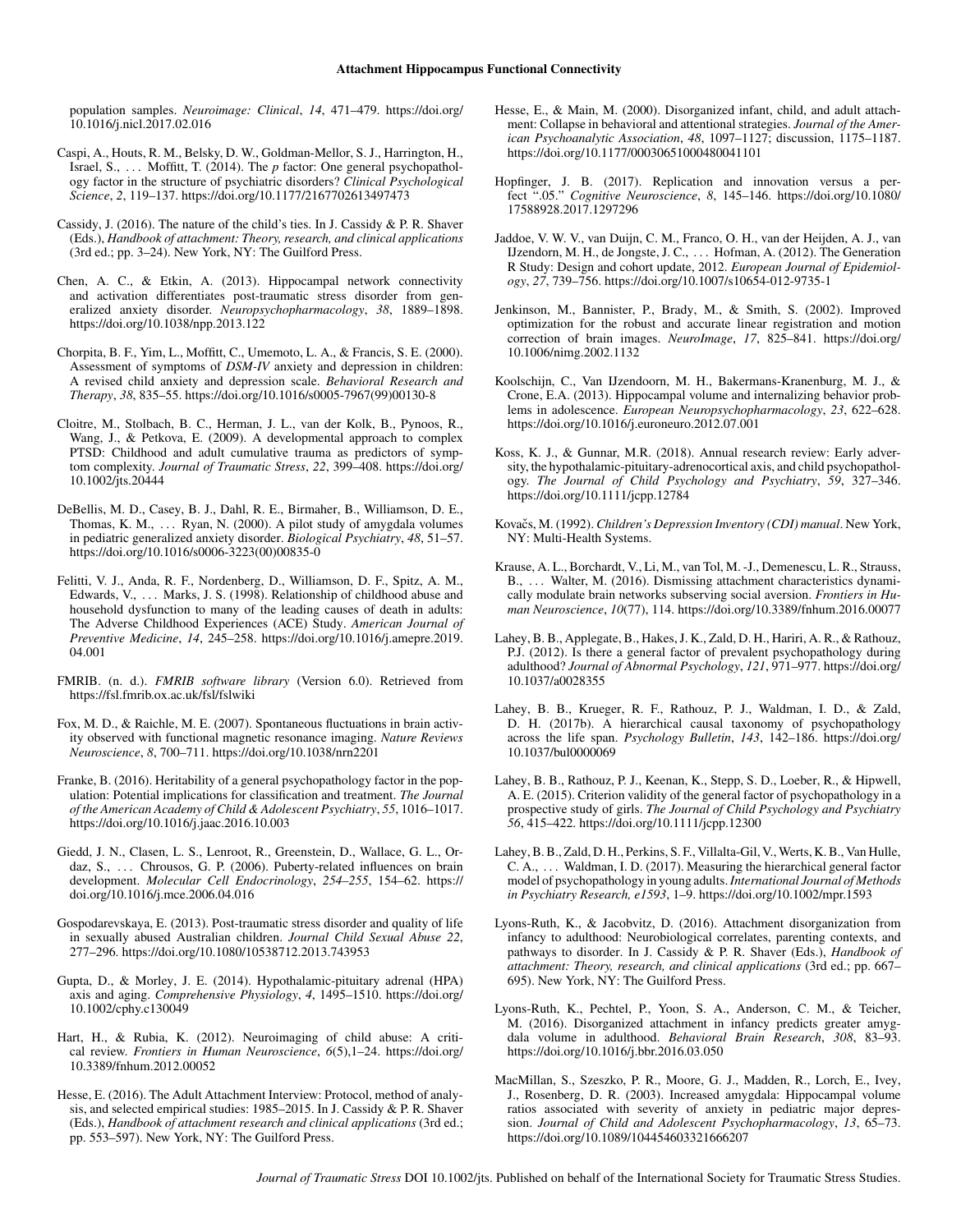- Main, M., Kaplan, N., & Cassidy, J. (1985). Security in infancy, childhood and adulthood: A move to the level of representation. In I. Bretherton & E. Waters (Eds.), *Growing points in attachment theory and research: Monographs of the Society for Research in Child Development* (Vol. 50, pp. 66–106). Chicago, IL: University of Chicago Press.
- McCrory, E., De Brito, S. A., & Viding, E. (2011). The impact of childhood maltreatment: A review of neurobiological and genetic factors. *Frontiers Psychiatry*, *2*, 48.<https://doi.org/10.3389/fpsyt.2011.00048>
- McLaughlin, K. A., Sheridan, M. A., & Lambert, H. K. (2014). Childhood adversity and neural development: Deprivation and threat as distinct dimensions of early experience. *Neuroscience & Biobehavioral Reviews Journal*, *47*, 578–591.<https://doi.org/10.1016/j.neubiorev.2014.10.012>
- Neumann, A., Pappa, I., Lahey, B. B., Verhulst, F. C., Medina-Gomez, C., Jaddoe, V. W., ... Tiemeier, H. (2016). Single nucleotide polymorphism heritability of a general psychopathology factor in children. *The Journal of the American Academy of Child and Adolescent Psychiatry*, *55*, 1038–1045. <https://doi.org/10.1016/j.jaac.2016.09.498>
- Oldehinkel, A. J. (2000). *Nederlandstalige vertaling van de Revised Child Anxiety and Depression Scale (RCADS)*. [Dutch translation of the Revised Child Anxiety and Depression Scale (RCADS)] Groningen: the Netherlands.
- Patalay, P., Fonagy, P., Deighton, J., Belsky, J., Vostanis, P., & Wolpert, M. (2015). A general psychopathology factor in early adolescence. *British Journal of Psychiatry 207*, 15–22.<https://doi.org/10.1192/bjp.bp.114.149591>
- Patenaude, B., Smith, S. M., Kennedy, D., & Jenkinson, M. (2011). A Bayesian model of shape and appearance for subcortical brain. *NeuroImage 56*, 907– 922.<https://doi.org/10.1016/j.neuroimage.2011.02.046>
- Pechtel, P., Lyons-Ruth, K., Anderson, C. M., & Teicher, M. H. (2014). Sensitive periods of amygdala development: The role of maltreatment in preadolescence. *NeuroImage*, *97*, 236–244. [https://doi.org/10.1016/](https://doi.org/10.1016/j.neuroimage.2014.04.025) [j.neuroimage.2014.04.025](https://doi.org/10.1016/j.neuroimage.2014.04.025)
- Petersen, A. C., Crockett, L., Richards, M., & Boxer, A. (1988). A self-report measure of pubertal status: Reliability, validity and initial norms. *Journal Youth Adolescence 17*, 117–133.<https://doi.org/10.1007/bf01537962>
- Philip, N. S., Sweet, L. H., Tyrka, A. R., Price, L. H., Bloom, R. F., & Carpenter, L. L. (2013). Decreased default network connectivity is associated with early life stress in medication-free healthy adults. *European Neuropsychopharmacology 23*, 24–32.<https://doi.org/10.1016/j.euroneuro.2012.10.008>
- Riem, M. M. E., Alink, L. R. A., Out, D., Van IJzendoorn, M. H., & Bakermans-Kranenburg, M. J. (2015). Beating the brain about abuse: Empirical and meta-analytic studies of the association between maltreatment and hippocampal volume across childhood and adolescence. *Developmental Psychopathology*, *27*, 507–520.<https://doi.org/10.1017/S095457941500>
- Rinne-Albers, M. A.W., Van der Wee, N. J. A., Lamers-Winkelman, F., & Vermeiren, R. R. J. M. (2013). Neuroimaging in children, adolescents, and young adults with psychological trauma. *European Child and Adolescent Psychiatry*, *22*, 745–755.<https://doi.org/10.1007/s0078701304101>
- Sabatinelli, D., Fortune, E. E., Li, Q., Siddiqui, A., Krafft, C., Oliver, W. T., ... Jeffries, J. (2011). Emotional perception: Meta-analyses of face and natural scene processing. *NeuroImage*, *54*, 2524–2533. [https://doi.org/](https://doi.org/10.1016/j.neuroimage.2010.10.011) [10.1016/j.neuroimage.2010.10.011](https://doi.org/10.1016/j.neuroimage.2010.10.011)
- Sapolsky, R. M., Krey, L. C., & McEwen, B. S. (1985). Prolonged glucocorticoid exposure reduces hippocampal neuron number: Implications for aging. *Journal Neuroscience 5*, 1222–1227. [https://doi.org/10.1523/](https://doi.org/10.1523/jneurosci.05-05-01222.1985) [jneurosci.05-05-01222.1985](https://doi.org/10.1523/jneurosci.05-05-01222.1985)
- Sapolsky, R. M., Uno, H., Rebert, C. S., & Finch, C. E. (1990). Hippocampal damage associated with prolonged glucocorticoid exposure in primates. *Journal of Neuroscience*, *10*, 2897–2902. [https://doi.org/](https://doi.org/10.1523/jneurosci.10-09-02897.1990) [10.1523/jneurosci.10-09-02897.1990](https://doi.org/10.1523/jneurosci.10-09-02897.1990)
- Schmaal, L. Veltman, D. J., van Erp, T. G. M., Samann, P. G., Frodl, T., Jahanshad, N., ... Hibar, D. P. (2016). Subcortical brain alterations in major depressive disorder: Findings from the ENIGMA Major Depressive Disorder working group. *Molecular Psychiatry*, *21*, 806–812. <https://doi.org/10.1038/mp.2015.69>
- Slotnick, S. D. (2017). Cluster success: fMRI inferences for spatial extent have acceptable false-positive rates. *Cognitive Neuroscience*, *8*, 150–155. <https://doi.org/10.1080/17588928.2017.1319350>
- Smith, S. M. (2002). Fast robust automated brain extraction. *Human Brain Mapping*, *17*, 143–155.<https://doi.org/10.1002/hbm.10062>
- Smith, S. M., De Stefano, N., Jenkinson, M., & Matthews, P. M. (2001). Normalized accurate measurement of longitudinal brain change. *Journal of Computer Assisted Tomography*, *25*, 466–475. [https://doi.org/](https://doi.org/10.1097/00004728-200105000-00022) [10.1097/00004728-200105000-00022](https://doi.org/10.1097/00004728-200105000-00022)
- Smith, S. M., Jenkinson, M., Woolrich, M. W., Beckman, C. F., Behrens, T. E. J., Johansen-Berg, H., ... Matthews, P. M. (2004). Advances in functional and structural MR image analysis and implementation as FSL. *NeuroImage*, *23*, S208–S219.<https://doi.org/10.1016/j.neuroimage.2004.07.051>
- Tackett, J. L., Lahey, B. B., van Hulle, C., Waldman, I., Krueger, R. F., & Rathouz, P.J. (2013). Common genetic influences on negative emotionality and a general psychopathology factor in childhood and adolescence. *Journal of Abnormal Psychology*, *122*, 1142–1153. <https://doi.org/10.1037/a0034151>
- Teicher, M. H., & Samson, J. A. (2016). Annual research review: Enduring neurobiological effects of childhood abuse and neglect. *Journal of Child Psychology and Psychiatry*, *57*, 241–266.<https://doi.org/10.1111/jcpp.12507>
- Teicher, M. H., Samson, J. A., Anderson, C. M., & Ohashi, K. (2016). The effects of childhood maltreatment on brain structure, function and connectivity. *Nature Reviews Neuroscience*, *17*, 652–666. [https://doi.org/](https://doi.org/10.1038/nrn.2016.111) [10.1038/nrn.2016.111](https://doi.org/10.1038/nrn.2016.111)
- Tottenham, N., Hare, T. A., Quinn, B. T., McCarry, T. W., Nurse, M., Gilhooly, T., ... Casey, B. J. (2010). Prolonged institutional rearing is associated with atypically large amygdala volume and difficulties in emotion regulation. *Developmental Science*,*13*, 46–61. [https://doi.org/10.1111/](https://doi.org/10.1111/j.1467-7687.2009.00852.x) [j.1467-7687.2009.00852.x](https://doi.org/10.1111/j.1467-7687.2009.00852.x)
- Tottenham, N., & Sheridan, M. A. (2010). A review of adversity, the amygdala and the hippocampus: A consideration of developmental timing. *Frontiers Human Neuroscience*, *3*, 68.<https://doi.org/10.3389/neuro.09.068.2009>
- Tursich, M., Ros, T., Frewen, P. A., Kluetsch, R. C., Calhoun, V. D., & Lanius, R. A. (2015). Distinct intrinsic network connectivity patterns of post-traumatic stress disorder symptom clusters. *Acta Psychiatrica Scandinavica*, *132*, 29–38.<https://doi.org/10.1111/acps.12387>
- Van den Bulk, B. G. (2015). *The affective amygdala: Towards a better understanding of adolescent depressive and anxiety disorders (Unpublished doctoral dissertation)*. Leiden University, Leiden, the Netherlands.
- Van den Bulk, B. G., Koolschijn, P. C. M. P., Meens, P. H. F., Van Lang, N. D. J., Van der Wee, N. J. A., Rombouts, S. A. R. B., ... Crone, E. A. (2013). How stable is activation in the amygdala and prefrontal cortex in adolescence? A study of emotional face processing across three measurements. *Developmental Cognitive Neuroscience*, *4*, 65–76. <https://doi.org/10.1016/j.dcn.2012.09.005>
- Van Hoof, M. J., Van Lang, N. D. J., Speekenbrink, S., Van IJzendoorn, M. H., & Vermeiren, R. R. J. M. (2015). Adult Attachment Interview differentiates adolescents with childhood sexual abuse from those with clinical depression and non-clinical controls. *Attachment & Human Development*, *17*, 354–375. <https://doi.org/10.1080/14616734.2015.105042>
- Veer, I. M., Beckmann, C. F., Van Tol, M. J., Ferraini, L., Milles, J., Veltman, D. J., ... Rombouts, S. A. R. B. (2010). Whole brain resting-state analysis